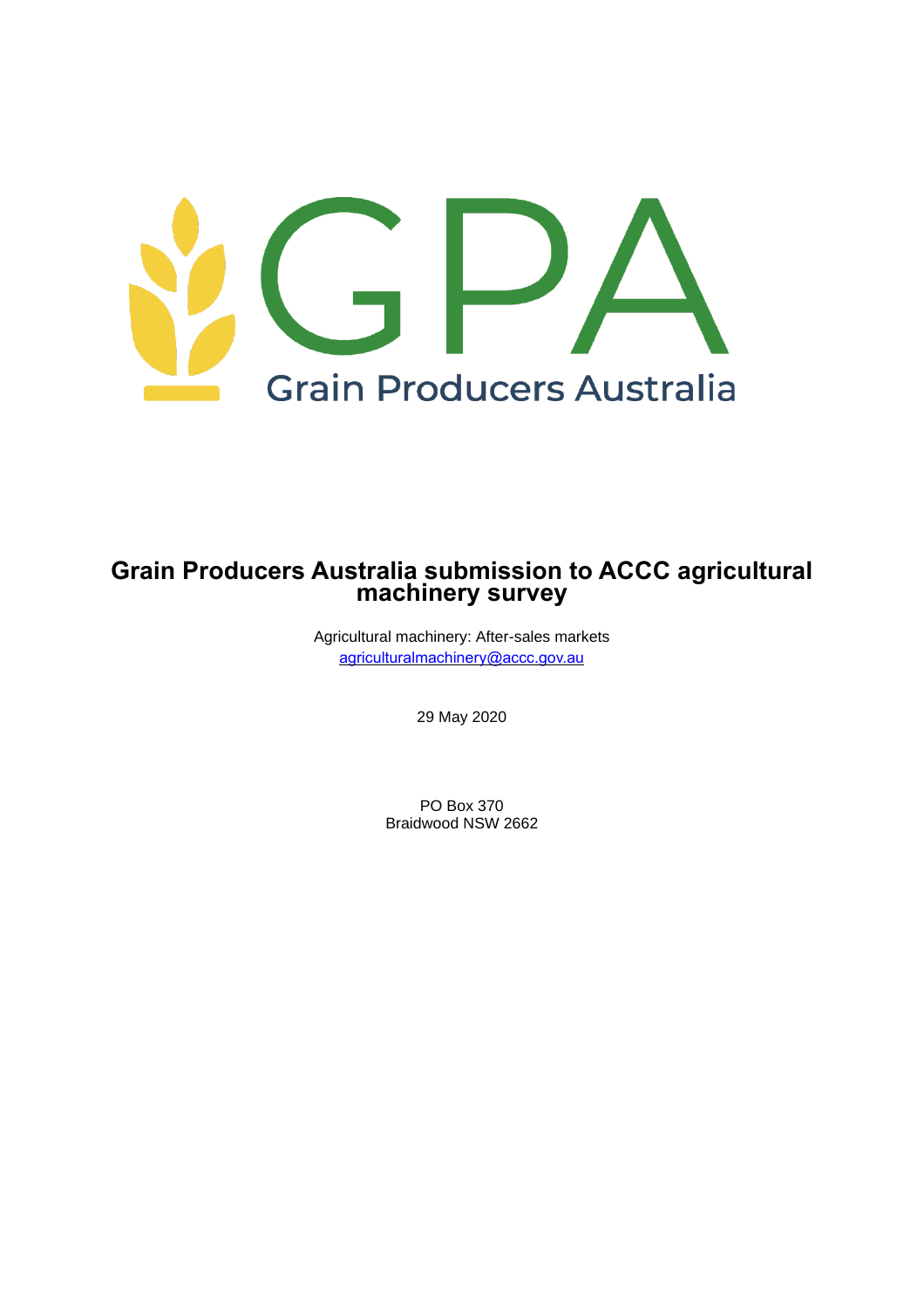

## **Executive summary and recommendations**

thanks the ACCC for the opportunity to provide information as part of your inquiry into some of the issues currently impacting Australian grain producers and farmers with regards to agricultural machinery.

Agricultural machinery is essential for agriculture in Australia, whether it be general farm equipment or machinery specifically purchased for seeding/planting, spraying and pest management, harvest or other parts of the season. Developments in machinery have led to significant productivity improvements and in many cases increased profitability for farmers. However, these advances in agricultural machinery design and functionality have come at a cost to farmers.

This submission provides a number of case studies put together following interviews with grain producers who have brought forth information (both positive and negative) regarding their experiences purchasing new or second-hand agricultural machinery. These case studies illustrate the need for the ACCC investigation and provide clear illustration of where current consumer law protections are failing farmers.

GPA has found several issues and makes subsequent recommendations to address those issues, discovered while undertaking the research to complete this submission:

#### **Increased computerisation of agricultural machinery can hinder timely repairs**

*GPA recommendation – Investigation needs to be undertaken to determine whether the increased complexity and reliance on computer systems is being used to deliberately restrict competition and unnecessarily hinder farmers abilities to repair and maintain their use the machinery for its primary purpose.*

## **Lack of adequate competition requires legal protection to improve post sales and service negotiating power**

*GPA recommendation – GPA believes there needs to be greater legal provisions to assist farmers to negotiate or have greater power when negotiating post-sales service agreements with dealerships, particularly given the current geographical restrictions in operation which hamper a farmer from developing a relationship with a dealer outside their designated "zone".* 

#### **Warranties for agricultural machinery are inadequate given the investment required**

*GPA recommendation - Consideration should be given to requiring the extension of warranty periods beyond 12 months or should be based on more than a single season's working hours.* 

#### **Dealership and manufacturer service obligations in Australia are inadequate**

*GPA recommendation – GPA requests that the ACCC investigate international examples of dealership service obligations, such as those seen in Alberta, Canada, under the Farm Implement Law and how similar obligations would work in the Australian market to better meet farmer consumer expectations.*

#### **There is inadequate requirement for provision of information regarding working life of parts**

*GPA recommendation - GPA requests more information be required to be made available to farmers/customers by manufacturers and supports the provision of additional information to farmers on the reasonable expectations of a parts working life and replacement timeframes. If a company is aware of a part having a limited working life, it is reasonable that the information be made available for farmers.* 

## **Just in time delivery parts systems are failing Australian farmers and should be considered a major threat to production security within Australia**

*GPA recommendation - GPA has recommends that companies be required to consider extended warehouse hours during peak agricultural periods, planting and harvest with afterhours warehouse options for urgent parts during peak times.*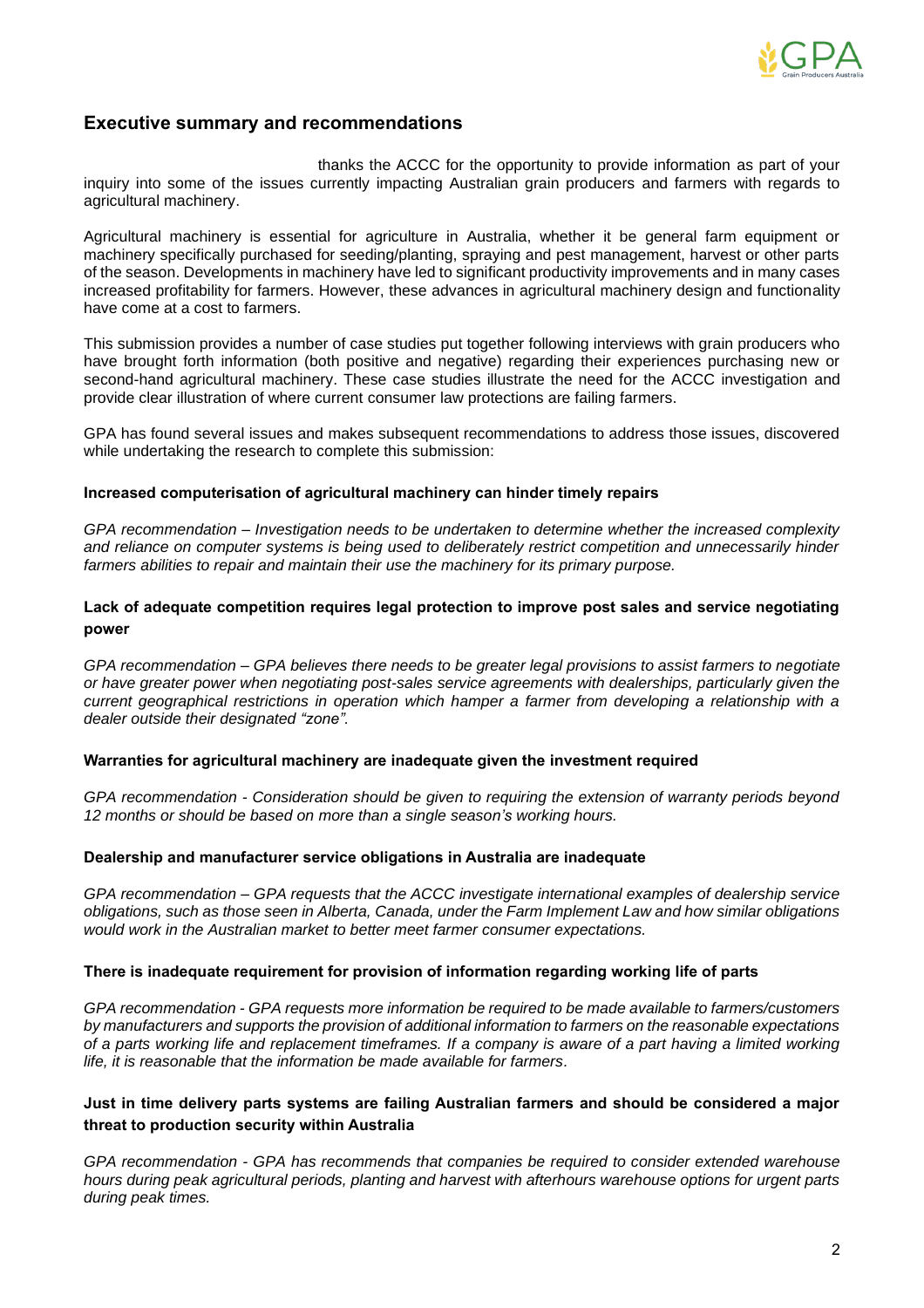

*GPA recommends that a requirement be put in place for manufacturers to house commonly required parts within Australia.*

## **If a company leaves Australia, farmers using that "brand" can face enormous difficulties accessing parts and services**

*GPA recommendation – GPA requests that any company that no longer participates in the Australian market be required to make available third-party access to support their customers.*

### **Consumer law provisions with respect to agricultural machinery are inadequate**

*GPA recommendation – GPA requests the ACCC undertake additional analysis on the inclusion of agricultural machinery and equipment, irrespective of cost, to be covered by the Australian consumer guarantee provisions.*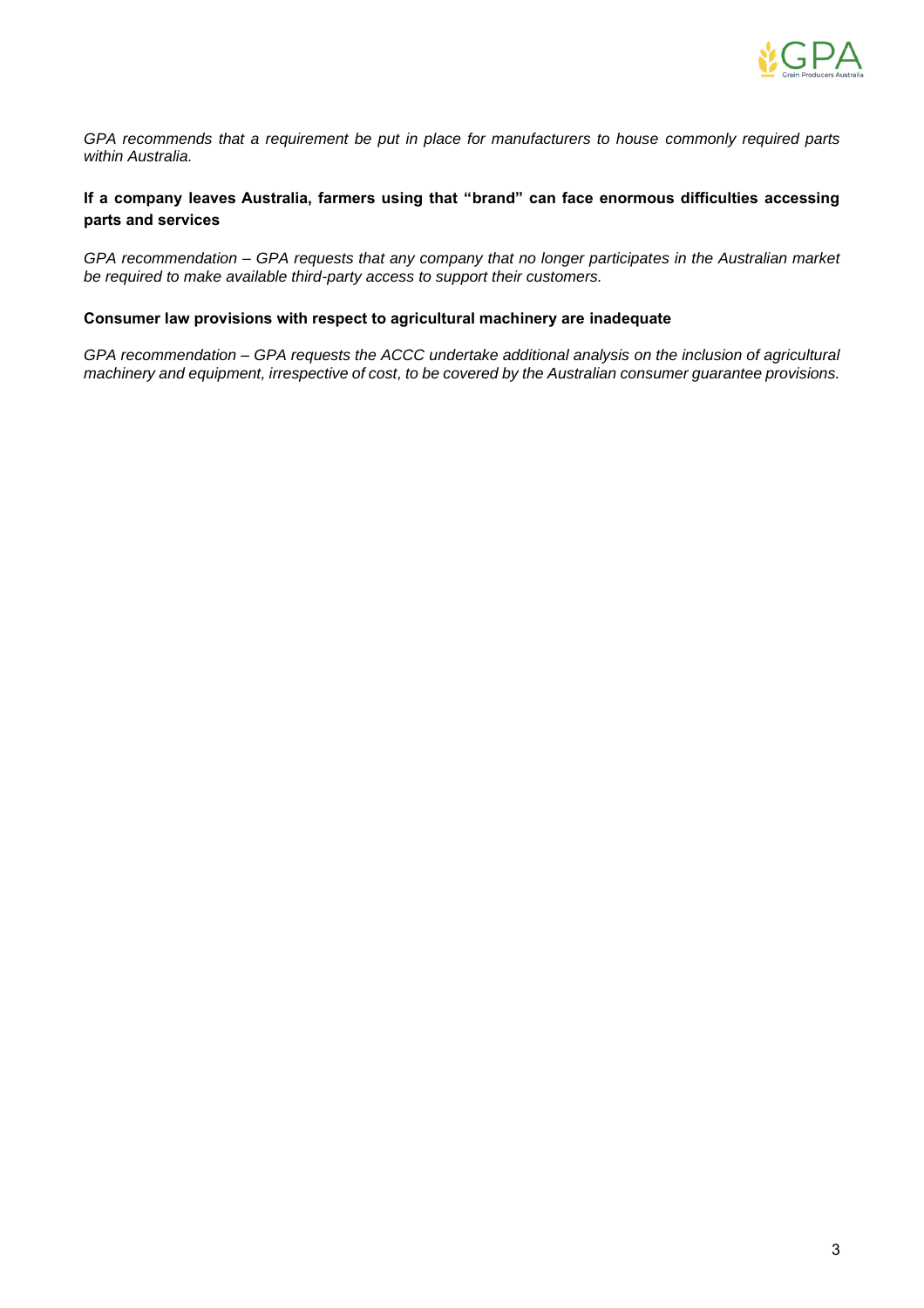

## **Introduction**

Agricultural machinery is essential for agriculture in Australia, whether it be general farm equipment or machinery specifically purchased for seeding/planting, spraying and pest management, harvest or other parts of the season. Developments in machinery have led to significant productivity improvements and in many cases increased profitability for farmers. However, these advances in agricultural machinery design and function have come at a significant cost to farmers. For grain producers there is a major cost associated with investing in equipment.

### **Cost of agricultural machinery**

Unlike when researching cars or vehicles for private use, there is limited publicly available information regarding the prices for agricultural machinery, parts or servicing bundles.

The table below shows price ranges based on the information provided by GPA members who have purchased equipment within the last three years. GPA was not able to access the "Dealer book" however this book is provided to members of the Tractor and Machinery Associations. The book provides information on all brands, models and price ranges, including suggested secondhand prices.

*Table 1: value of agricultural machinery and equipment that is beyond the scope of current Australian consumer laws.* 

| <b>Equipment</b>                        | Cost new range            | Cost used range            |
|-----------------------------------------|---------------------------|----------------------------|
| Self-propelled sprayer                  | $$350,000 - 550,000$      | $$200,000 - 400,000$       |
|                                         | (roughly \$100k per 1,000 | (depending on hours and    |
|                                         | Lt capacity)              | size)                      |
| Trailer sprayer (tow behind boom spray) | $$100,000 - 180,000$      | $$60,000 - 120,000$        |
| Tractor 500 Horse power (HP)            | \$450,000                 | $$250,000 - 300,000$       |
|                                         |                           | (dependent on hours)       |
| Harvester                               | $$400,000 - 700,000$      | $$200,000 - 400,000$       |
|                                         | (depending on size of     | (depending on hours, size, |
|                                         | front, HP and brand)      | brand, HP)                 |
| Hay rake                                | $$40,000 - 80,000$        | $$10,000 - 30,000$         |
| Bailer, hay equipment                   | $$180,000 - 300,000$      | $$60,000 - 150,000$        |
| Spreader                                | $$50,000 - 100,000$       | $$20,000 - 60,000$         |
| Field bin                               | $$15,000 - 30,000$        | $$10,000 - 15,000$         |
| Chaser bin                              | $$60,000 - 100,000$       | $$40,000 - 60,000$         |

Given that most agricultural machinery and equipment is highly specialised, they are generally only used for a limited period throughout the year, such as seeding or harvest equipment is only used for a few months a year. Most equipment in agriculture is unable to perform multiple tasks, such as a harvester being only able to be used for removing the crops during harvest.

#### **Note on dealership conduct**

GPA has been advised by a number of farmers that they avoid public commentary about companies or machinery dealerships for fear of ramifications with regards to provision of service, access to parts or purchasing machinery in the area in the future.

## **Agricultural machinery code of practice**

GPA is in the process of developing a Code of practice for autonomous agricultural field machinery. Part of the project has been examining the needs of farmers when considering the use of machinery that has further future autonomy capabilities. GPA interviewed the producer participants who are part of the project, this led to a number of issues relevant to the ACCC inquiry being identified:

- i. Sensor maintenance and replacement is already a key issue for producers.
- ii. Producers consistently highlighted the need to be able to undertake reliable remote diagnostics for improved operational serviceability. If producers were to have confidence in autonomous equipment, an even higher dependence would be placed on the reliability of sensors.
- iii. The ability and right for producers to replace basic sensors in the field, if necessary, using some form of diagnostic support provided by the manufacturer, was consistently raised as a need by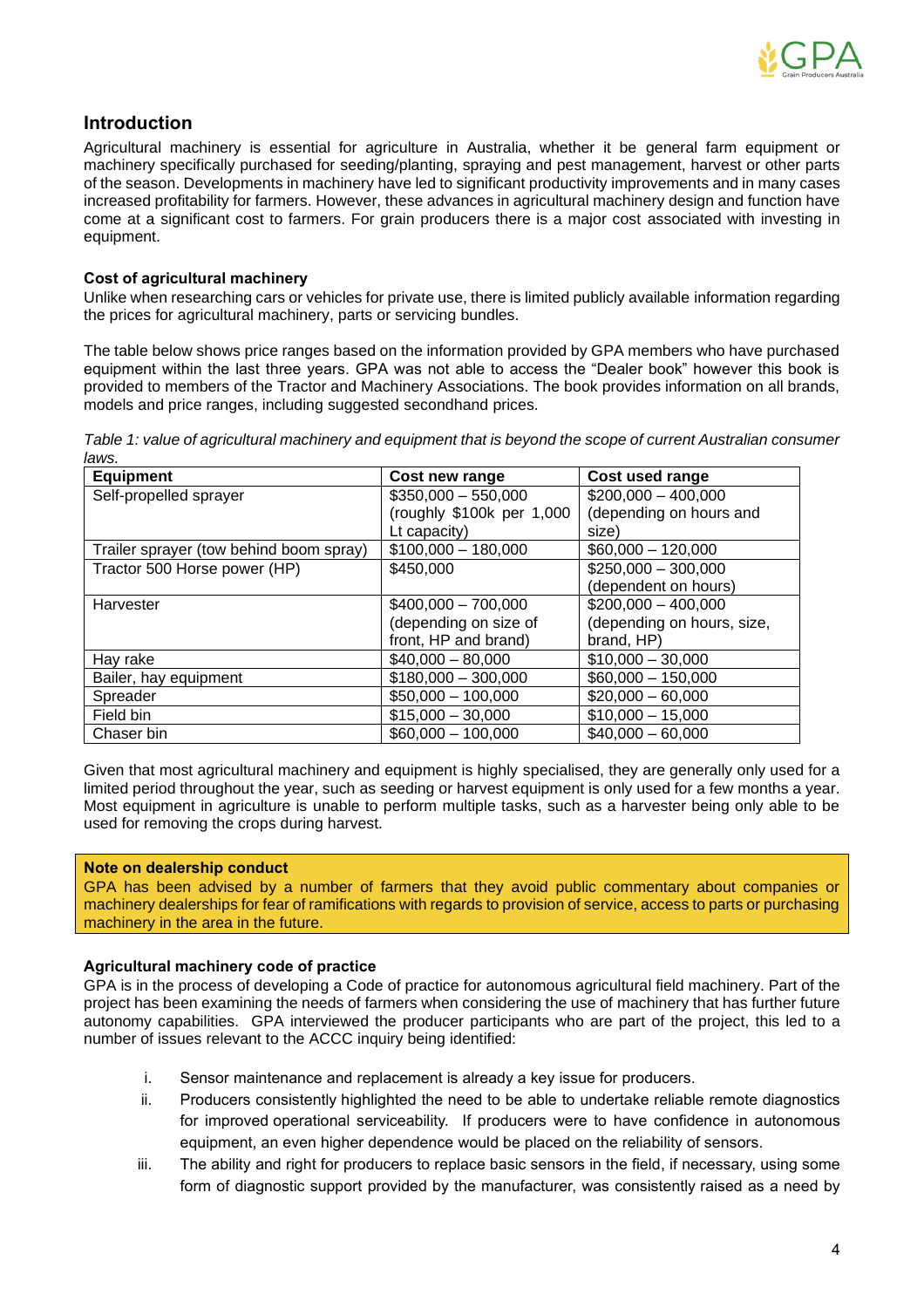

producers. Manufacturers did generally recognise the need for timely repairs in field and have to a degree indicated support for producers to have this capacity.

- iv. Producers highlighted industry risks if machine operational downtime, due to technical support and parts availability, became significant. There is a risk that producers would feel they had no option but to utilise third party technicians who may act to disabling or bypass malfunctioning sensors.
- v. There was concern regarding the redundancy of systems as they age, particularly with manufacturers potentially no longer supporting older equipment. These concerns are in some part based on experiences with autosteer systems. Some autosteer systems are still functioning after 20 years. It was noted that repair is considered differently by producers to alteration.
- vi. Producers universally supported a Code of practice concept that they should not tamper with the operational integrity and safety of autonomous equipment while it is supported by the manufacturer. However, there is a need to allow farmers to consider that older systems may require third party support in time if their operation is no longer supported by the manufacturer.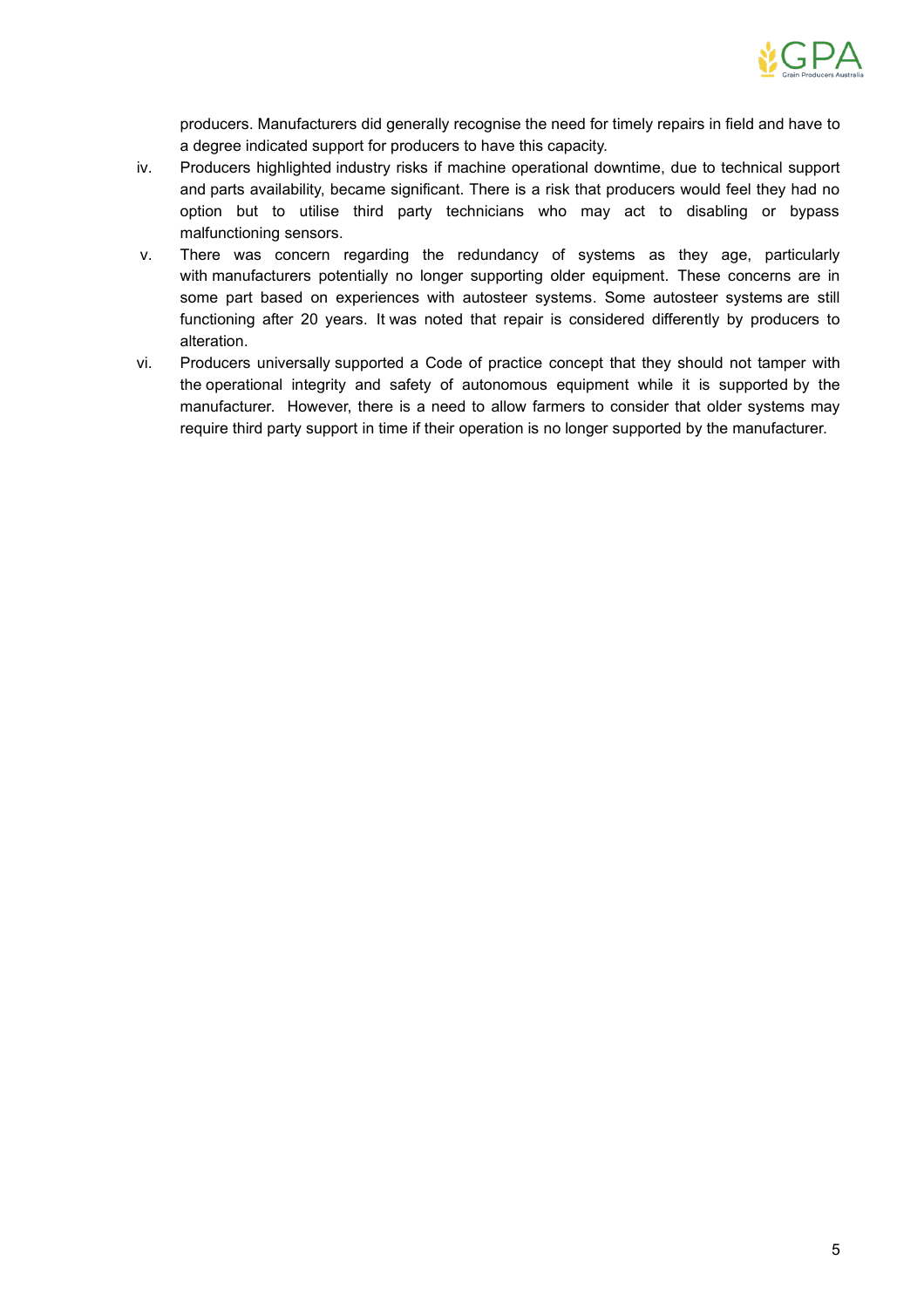

## **Issue – access to independent agricultural machinery repairs is limited**

The ability for independent repairers to access proprietary software to conduct diagnostics is a major limiting factor. The software of the machinery must be configured to accept parts and allow those parts to work. Currently there are significant limitations being imposed through the use of proprietary software which restricts the ability for producers to undertake their own repairs or even seek a third party to undertake repairs if the manufacturers preferred technician is not able to complete repairs in a timely manner.

Whilst GPA can understand the need to protect intellectual property and the research that has gone into the development of machinery, there can be significant economic and productivity impacts on the producer from machinery downtime. GPA believes this issue is going to become more prevalent and cause greater impact with the increasing computerisation of machinery.

#### **GPA recommendation**

Investigation needs to be undertaken to determine whether the increased complexity and reliance on computer systems is being used to deliberately restrict competition and unnecessarily hinder farmers abilities to use the machinery for its primary purpose.

#### **Case study – farmer in Western Australia**

A tractor part and sensor must be configured to be accepted by the tractor system – the part requires configuration by an approved technician to be accepted by the tractors individual computer system. A new tractor, still under warranty, was being moved between paddocks, down a public road on a Friday afternoon. The tractor shut down on the road, unable to restart or move. The dealership sent a mechanic to undertake diagnostics.

The mechanic found the fault was in a parking-brake sensor, worth approximately \$40. However, there were no spares available in WA and dispatch from the East-coast warehouse would arrive by the following Tuesday.

A farmer nearby (farmer 2) had the same model tractor and agreed to allow the mechanic to borrow their sensor to enable the tractor to be moved off the road into a nearby paddock while awaiting the spare part.

To allow this to occur the mechanic:

- o drove 50km to farmer 2's tractor and removed the sensor
- o returned to the original tractor (on the public road)
- o installed the sensor and reprogram the tractor's computer to accept the new sensor
- o moved the tractor off the public road into a nearby paddock and removed the sensor
- o drove 50km to return the sensor to the farmer 2's tractor
- o reinstalled the sensor and reprogramed tractor 2's computer to accept the sensor

The replacement sensor arrived the following week – the sensor was then installed and computer system reprogrammed to accept the new chip.

The repair bill for the fault, travel, servicing fees, parts and freight was between \$3,000-\$4,000.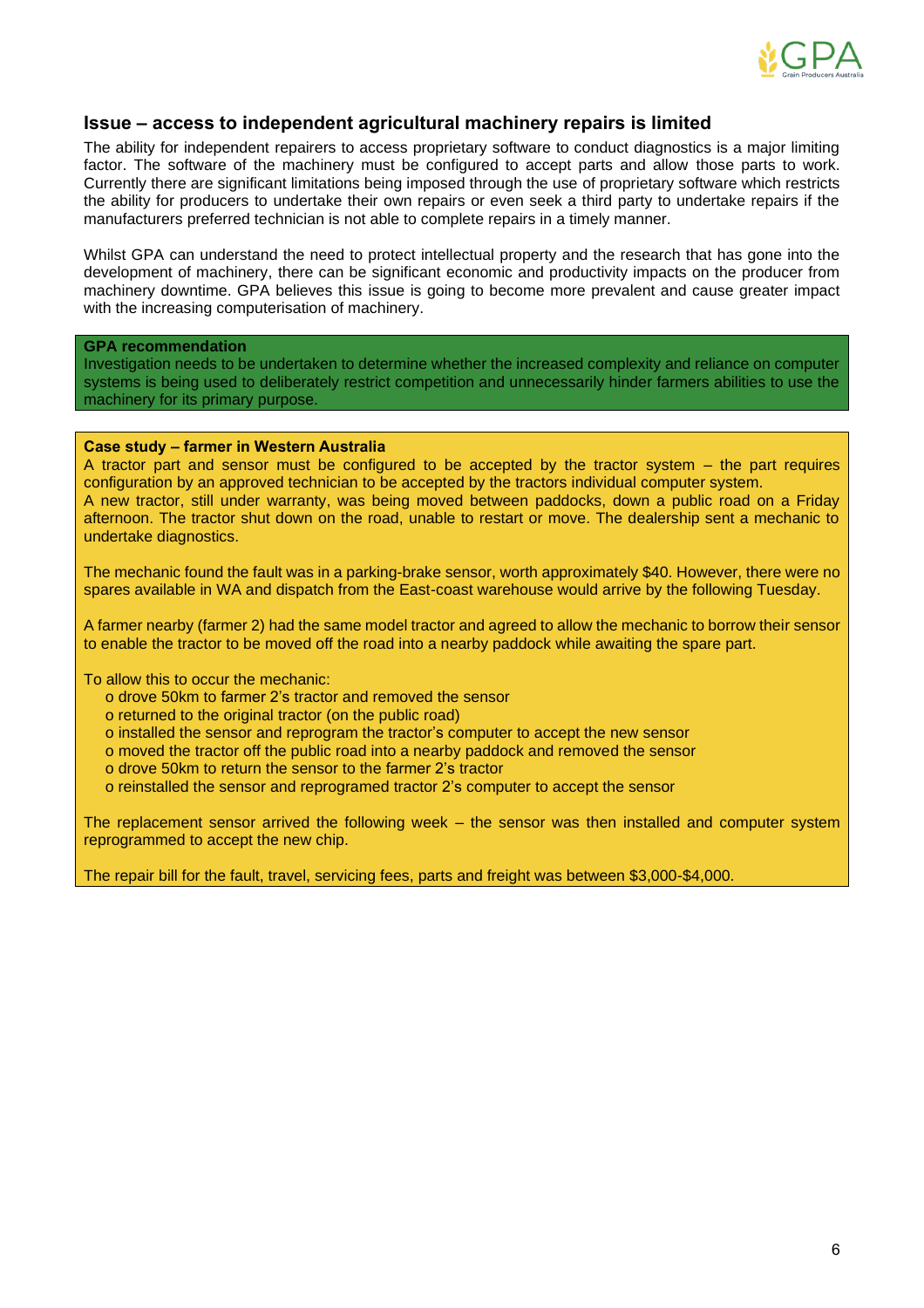

## **Issue – farmers may lack recourse in the event of a problem with their machinery**

A tractor warranty is usually only 12 months, or 1500 hours. This generally only covers a single season as most agricultural equipment is only used for a short period of time within the year.

In the event of a problem with the machinery, the option for recourse is with the local dealership. In the event of the dealership not addressing the issue, the manufacturing company is then the next option. However, for farmers their "local"<sup>1</sup> dealership is generally the only one providing the machinery within the area and the farmers are likely to need to use the dealership for all future repairs, servicing or purchasing of the farm machinery.

There is therefore pressure on the farmer not to damage their relationship with the local dealer for potential ramifications in access to parts or repairs. GPA would like to note that it is not the conduct of all dealerships that act in this manner, however the examples provided highlights the issues range of for farmers.

### **GPA recommendation**

GPA believes there needs to be greater legal provisions to assist farmers to negotiate or have greater power when negotiating, post-sales service agreements with dealerships, particularly given the current geographical restrictions in operation which hamper a farmer from developing a relationship with a dealer outside their designated "zone".

Consideration should be given to requiring the extension of warranty periods beyond 12 months or should be based on more than a single season's working hours. This is especially relevant given the short time periods within a year during which much of the machinery is actually being used.

#### **Case study – farmer in Queensland**

The Queensland grower operates a cropping enterprise in the Darling Downs and purchased a new tractor from a major dealership. There were ongoing issues which the grower could not fix. Over time some components were replaced although it still did not fix the problem. After dark smoke had appeared the grower sought advice from the dealership, although the problem still was not resolved.

After having discussions with neighbours about the issue, the farmer was told they had similar issues and that it ws generally understood that similar model tractors had faulty o rings. The models were not recalled nor were any owners notified, although if issues arose, they were dealt with through a product improvement program.

Once the grower had been made aware of the issue, the tractor had done over 3100 hours and was out of warranty. It was agreed that parts would be provided at no cost and 13 hours of labor would be provided. With the job expected to take up to 45 hours, this would be at considerable grower expense. If the tractor had done slightly less hours (2999) 26 hours of labor would be provided to the grower. The out of pocket expenses is estimated at around \$4800 and \$2850 respectively.

If the grower had been proactively informed of the issue, it could have been fixed under warranty with no out of pocket expense to the grower for poor performing/defective parts.

#### **Case study – farmer in Western Australia**

Farmer purchases mainly used equipment from a local dealership. The farmer has a range of dealerships and companies within a reasonable distance. Farmer is company loyal due to existing relationship and service by the dealership over an extensive period.

Recently purchased of a used air-seeding box for planting. The equipment is more than fifteen years old. During purchase there was no discussion on warranty, however there was a safety induction and discussion of safety features. Farmer had no expectation of warranty due to age of equipment. The purchase included a disclosure of faults with equipment that had been factored into the purchase price – the farmer paid for parts; the dealership installed.

The farmer uses a mix of self-servicing and dealership servicing. In event of breakdowns, farmer is aware of potentially significant costs of dealership transport of equipment from farm to service centre. Farmer usually arranges their own transport. Farmer hasn't had major issues or concerns with access to parts.

<sup>1</sup> Potentially within a 200km radius or even further in more remote grain production areas.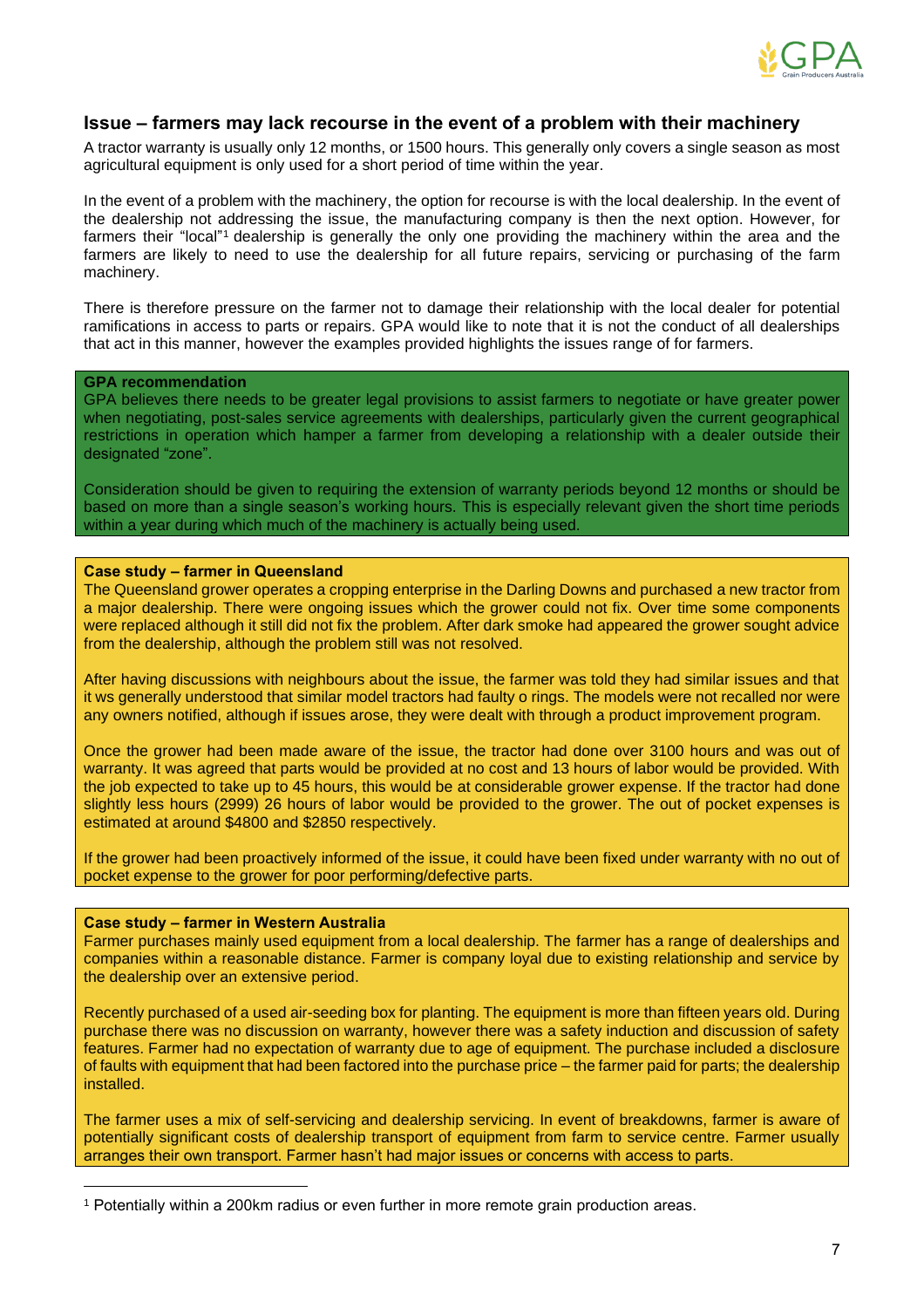

#### **Case study – farmer in Queensland**

Queensland farmer operates a mixed farming enterprise which includes grain and hay production with no machinery dealerships close by. The farmer had known the staff at the dealership personally and had a good relationship with them. He purchased a new tractor, which has had many issues from the start. The dealership always seemed to either dismiss the issues or push back on them as not being covered by the warranty.

The farmer, due to knowing the staff well and being a small rural community found it very difficult to pursue action, especially when working against tight timeframes within their farming schedule.

#### *Specific issues:*

**1.** The shuttle which moves the tractor forward and backwards was getting stuck. The farmer was told that is how the equipment works. After the warranty lapsed, it completely failed and was replaced at the farmer's cost. Once fully replaced it worked perfectly – the original part had been faulty from the beginning.

**2.** The tractor had a faulty fan hub. The problem was raised with the dealership while the tractor was under warranty although they would not replace it under warranty. It has now been replaced three times at the farmer's expense.

**3.** Front wheel drive clutch shaft failed 20 hours after warranty. 300 hours later, it failed again.

**4.** Electronic hydraulics needed repairing. Technician travelled 130km to repair the component only to realise that the genuine part provided was faulty. The mechanic had to drive another 260km to return to the warehouse to get another part and to return to the farm to fix the problem. This cost \$800 in travel costs charged to the producers despite being mostly the fault of the dealership, not the producer.

**5.** Mechanic also assessed failed lights within the motherboard and told the farmer that it was something that should have been fixed under warranty although as warranty has now lapsed, it would need to be at the farmers own expense.

The farmer felt that every time he entered the dealership, the staff would exit through the back door. He never received a quality product or the service that should come with a very expensive and specialised machine. Every issue was dismissed only to be eventually acknowledged after the warranty had lapsed.

### **Case study – farmer in South Australia**

This case study outlines a South Australian farmers experience with buying parts, including accessing parts during peak periods. Aside from a recent new bailer purchase, the farmer purchases primarily secondhand equipment. The farmer isn't brand specific or loyal, they have a number of local dealerships they use.

#### *Parts*

Access to parts in peak periods is an issue. Most parts are from Sydney or Melbourne, therefore there are issues with time differences which exacerbate the problems caused by warehouse and distribution centre hours and incompatibility with round-the-clock nature of farming during certain periods of the year.

There is a significant issue with the cost of parts in Australia compared to the equivalent internationally. There is also a very limited used parts or aftermarket products if the equipment is newer or somewhat specialised. This means that prices generally are at a slight discount to new parts, charging at market capacity to pay instead of a competitive aftermarket environment.

#### *Example*

Breakdown on a Friday night; the local mechanic conducted diagnostics on Saturday morning and determines the required part; the part was ordered on Monday morning when the warehouse opened. The part was freighted, arriving on farm Friday, one week following the breakdown.

#### *Why is this delay an issue?*

Depending on weather this could have led to significant damage to all the remaining un-bailed hay. A reduction in the quality/quantity of the hay can have significant financial implications. If a period of wet weather came in the entire hay crop could be lost or rendered of far lower quality.

#### *Other ag-machinery issues*

Warranty – a more recently purchased new tractor had good, responsive service from the dealership when there were any faults with the tractor.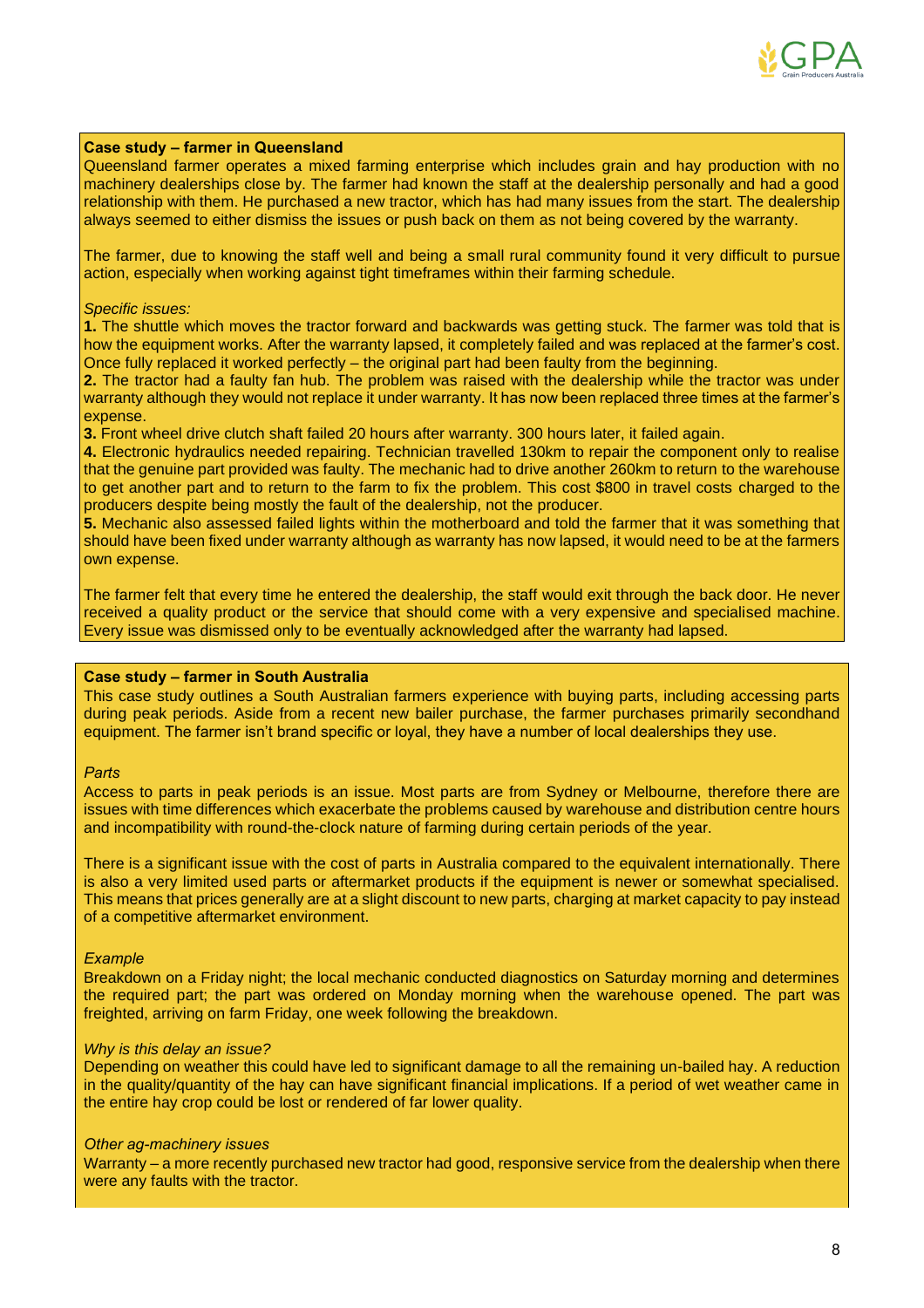

When choosing which local dealership to do business with – the farmer prioritises best service, relationship and available equipment in making equipment purchases.

## **Issue – agreements between manufacturers and dealers may limit access to repairs**

The use of exclusive service agreements extends from suppliers of parts to manufacturers and dealers. GPA is concerned that restrictions on the supply of parts through service agreements limits the opportunity for competition and therefore restricts access to services. This does not meet the needs of the Australian agricultural sector. Exclusive service agreements limits the availability of parts to markets as well as restricts the responsiveness of the market to service requirements.

The lack of available parts and the lack of willingness to provide parts for older machinery (i.e. machinery over 10 years of age) is seen as method used by the dealership and companies to deliberately keep farmers upgrading equipment.

#### **Case study – farmer in Western Australia**

A self-propelled sprayer that was ten and a half years old, worth approximately \$250,000, had a part failure and required replacements. The company had no parts available in Australia and was unable to import the required part, due to company policy on parts for equipment over ten years old.

The farmer found the part was still available from the part manufacturer in the US, however the manufacturer of the part maintains an exclusive licensing agreement with the machinery company and was unable to supply any parts outside of that contract.

To enable the farmer to keep using their sprayer, they purchased a second-hand sprayer of the same model from east-coast Australia, transported it to WA and use it as spare parts for their equipment.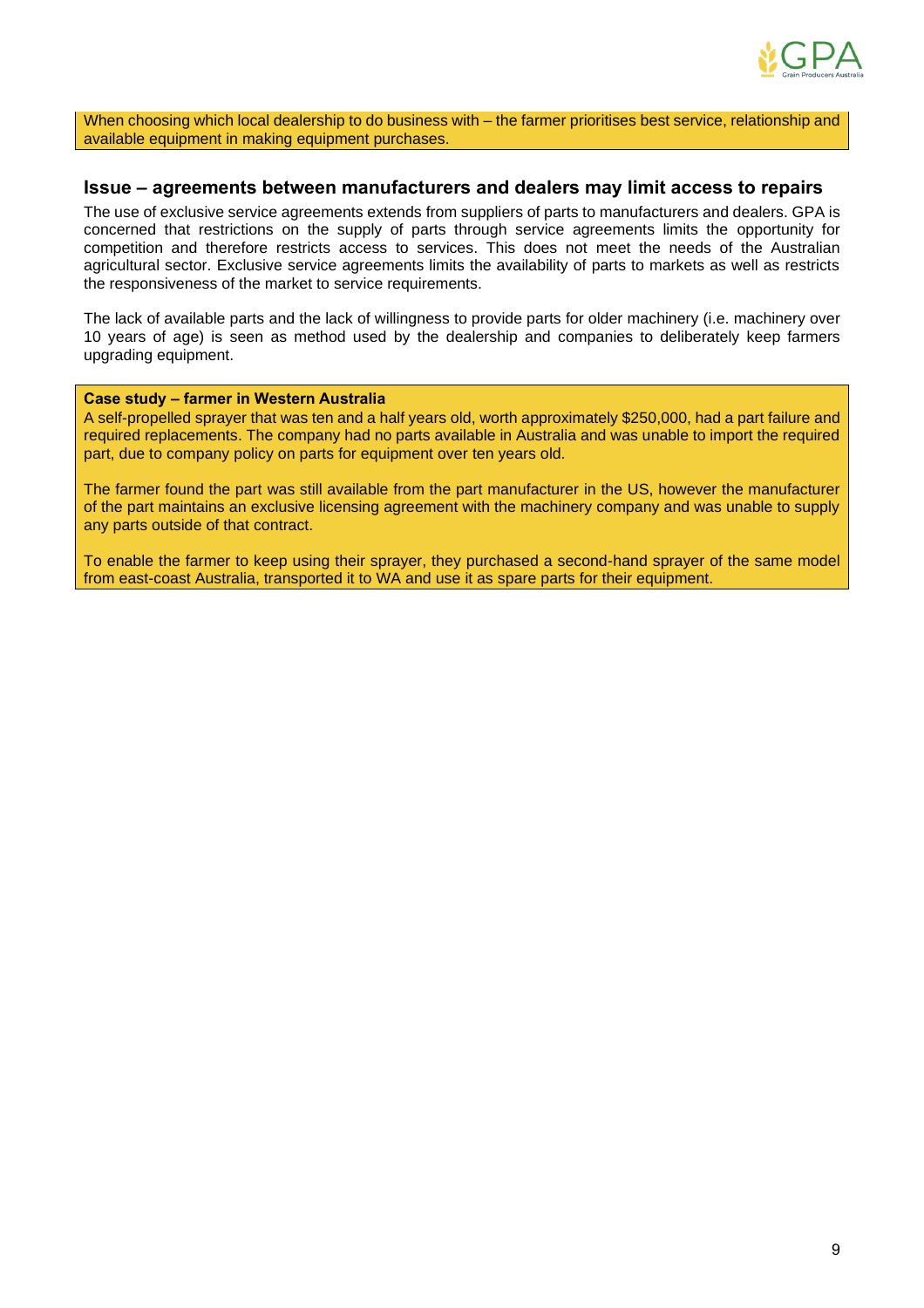

## **Issue – data ownership and management may raise privacy and competition issues**

The use of agricultural data and associated systems with farm machinery is today considered best practice for businesses. Farm data is valuable as it can be used to improve decision making as it feeds into inventory and financial management as well as production management and the use of precision agriculture tools. GPA considers the farm data discussion also includes the critical integration of these data systems with farm machinery.

The issue of protecting future access to farm data must also be an important consideration, particularly if a data service provider goes into insolvency or a machinery manufacturers withdraw from operations and sales support in Australia. Future data access guarantees should be considered as a right of consumers and producers, such as consideration for how could producers get their farm data back.

GPA made recommendations in our submission to the NFF during the development of their recently released agricultural data code. Our recommendations covered a number of areas including:

- Ensuring that producers can access data collected from or with farm machinery, including data that is critical to the operation and maintenance of that equipment
- Ensuring that the privacy of producers is appropriately protected and that farm data is collected, stored and used in an ethical way, data is not deleted without authorisation and future preservation and access is guaranteed.
- That producers have an ability to retrieve their farm data both in a processed (cleaned data) and unprocessed form for storage and/or use in third party systems. Being able to access clean data, i.e. not raw harvest data under data portability is required. Data portability is a critical need for processed and cleaned data such as harvester data that has been kriged for turns and overlaps. An inability for producers to transfer clean data would add significant producer cost to the transfer to another service platform.
- That farm data is only used for the purposes specified in the terms agreed by the producers and that providers preserve the ability of the producer to determine who can access and use their individual farm data.
- That at the request of a producers, data service or machine providers delete any individual farm data or individual private data relating to that farmer which has not been integrated into a non-attributable, aggregated form, such as when data is used in tools or management model development. The challenge is that agricultural decision support tool developers will need access to aggregated farm data under new agreements with data service providers to improve services for producers.

With agricultural vehicle and tractor autonomy emerging commercially, the requirement for safety related data to be disclosed to regulatory safety bodies would also potentially emerge. As Australia is highly dependent on equipment manufacturers from the EU and North America, it is unlikely that Australia would be in a position to dictate international requirements for data privacy related to safety and equipment operation, particularly as Australia is not currently a signatory to OECD tractor code standards.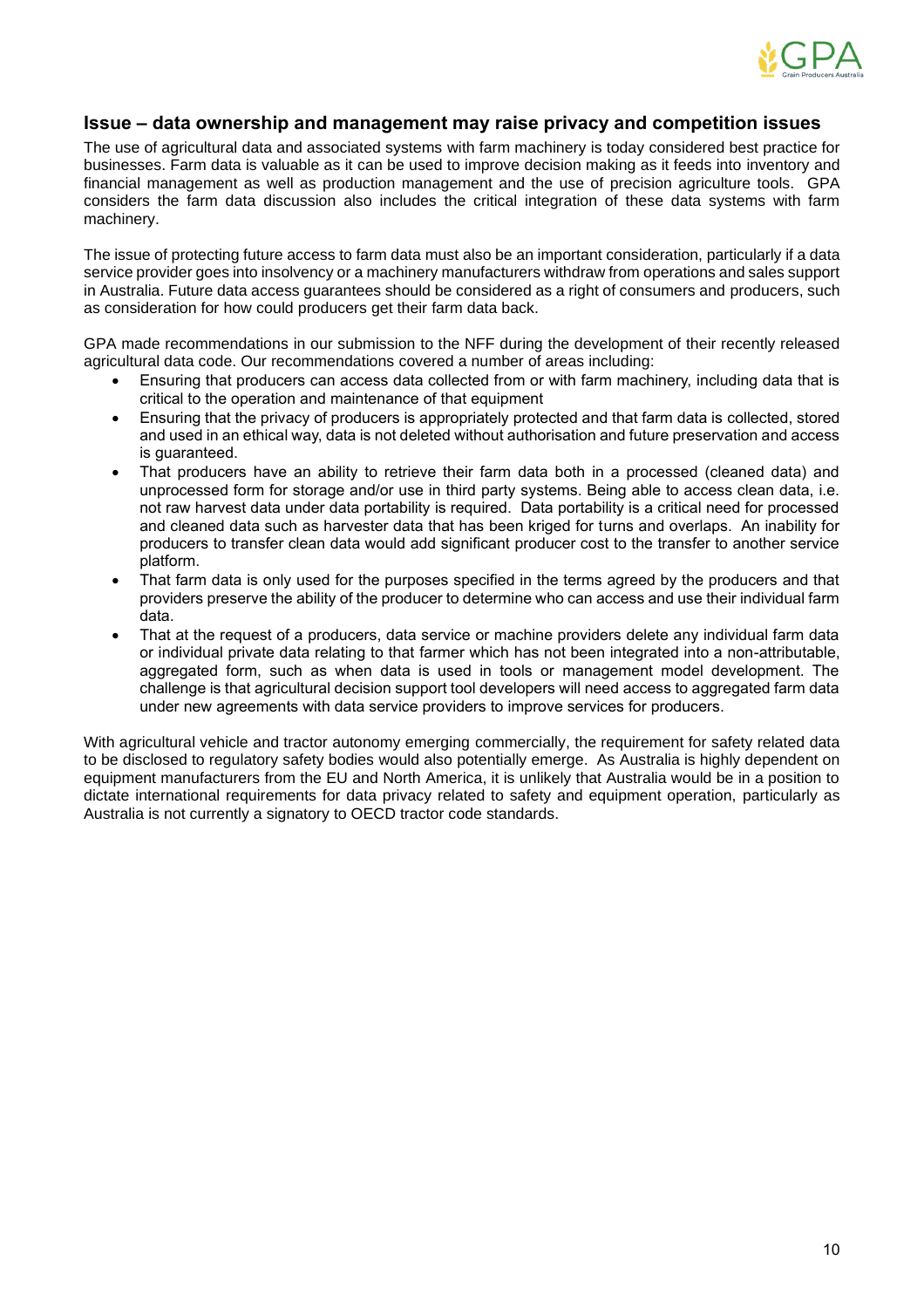

## **Other issues - parts**

GPA believes the supply and availability of parts should be considered within scope of the ACCC inquiry.

The limited supply of parts in local dealerships and the centralisation of parts warehouses has changed how farmers interact with their local service centres. Most parts beyond standard bearings and seals are required to be ordered in, with dealerships operating a just-in-time delivery model. Significant delays can occur, the COVID-19 situation has exacerbated the shortcomings of this model. It has led to substantial increases in the cost and time taken to deliver products from international suppliers with some machinery completely inoperable until the replacement part arrives.

Increasingly agricultural equipment is dependent on sensors and the related diagnostic systems to test the serviceability of these parts. This increasing dependency has been increasing where these relatively inexpensive, but critically important parts are often held nationally in a central distribution system and require specialised software systems or remote data access to the equipment to identify or diagnose faulty sensor parts.

Due to the remoteness and distance of most agricultural regions in Australia from manufacturers in Europe and North America, there needs to be an alternative parts distribution model used. There is a critical need for manufacturers to address remote service obligations in Australia. Remote support capabilities, limited internet, timeliness of parts arriving all need to be undertaken in a way suitable for customers in Australia.

There are potential consequences in the event of disruptions to supply chains or transportation arrangements, such as those experienced in the initial covid-19 measures. The reduction in airfreight servicing, increased pressure on delivery system has generally increased delivery windows. With the grains industry at a peak period for cropping activities in application of pesticides and initiating seeding operations, any delays cause significant stress and uncertainty and can significantly impact productivity.

The lack of regulatory oversight and the lack of a requirement for a service obligation for companies has allowed for the move to just-in-time service provision. Farmers are generally required to pay on an individual basis for parts to be air-freighted into Australia from overseas, rather than the dealership or machinery company importing the products in-bulk to Australia as they would be if there was a service and parts obligation required of them. While parts availability for agricultural equipment less than 10 years old has generally not been presented by producers as a major issue, a common issue is that while the parts are technically available, some parts are not held in stock in Australia resulting in significant airfreight transport costs and delivery and repair delays.

Unlike the automotive industry, agriculture does not have a legislated minimum number of years of service and parts support for agricultural equipment.

#### **GPA recommendation – dealership service obligations**

GPA requests that the ACCC investigate international examples of dealership service obligations, such as those seen in Alberta, Canada, under the Farm Implement Law, and how similar obligations would work in the Australian market to better meet farmer consumer expectations.

GPA recommends that a requirement be put in place for manufacturers to house a proportion of commonly required parts within Australia.

#### **Cost of parts – example**

Wheel bearings for seeding box required replacement. A bearing was picked up by the farmer in Perth. \$750 for the box with a bearing, \$1,500 for a set, \$500 for the seal. The cost of replacement for a set of seeding box bearings was \$2,000. A set of bearings for a truck was \$200.

There is a significant cost difference for parts in the agricultural industry compared to other sectors, i.e. trucking.

#### **Potential considerations with timeliness of repairs**

The grain sowing and harvest periods are short but intense periods of predictable activity within the grains industry. There periods are generally predictable within a region and could be addressed through extended service periods.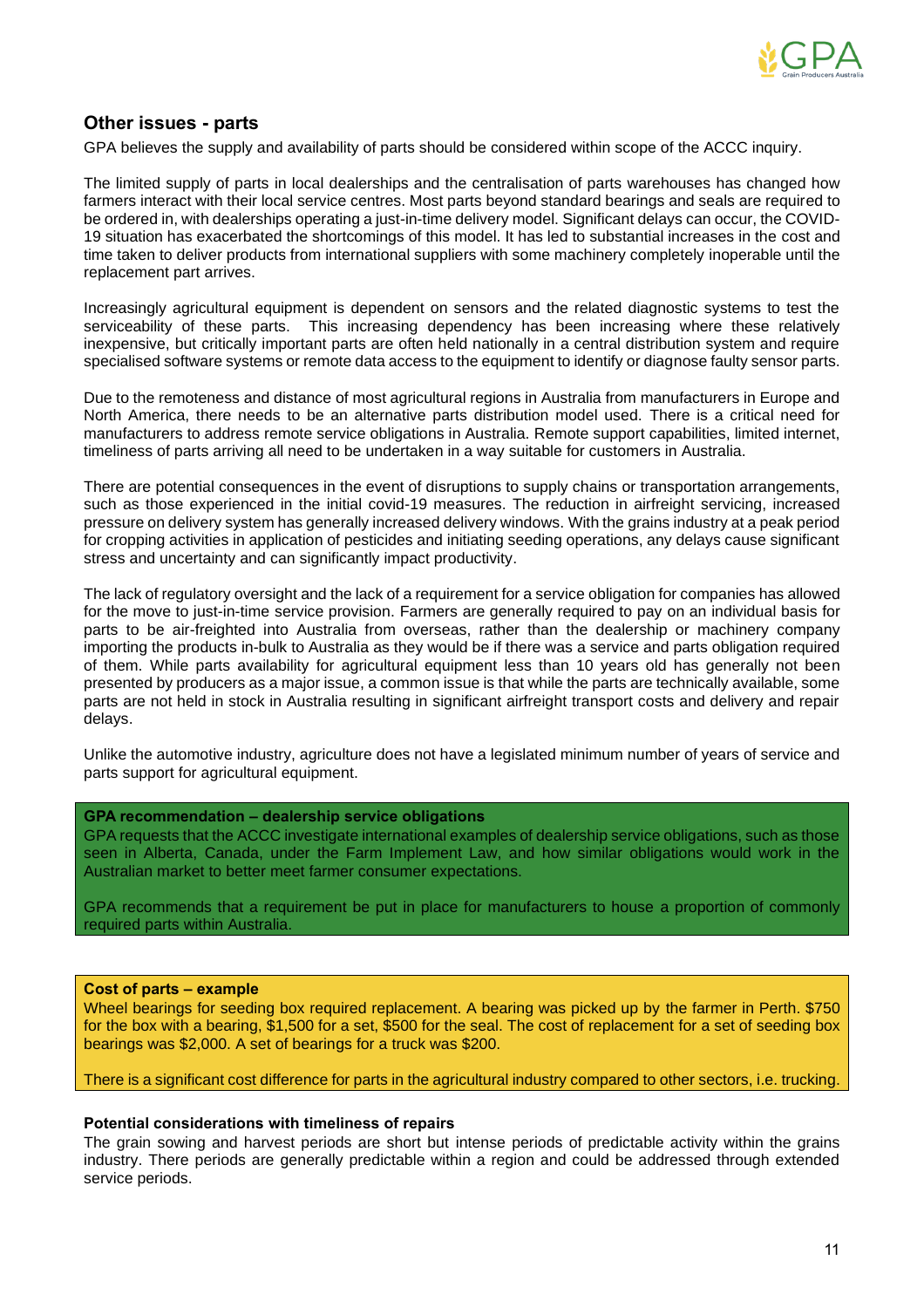

#### **GPA recommendation**

GPA recommends that companies be required to consider providing extended warehouse and service hours during peak agricultural periods, planting and harvest with afterhours warehouse options for urgent parts during peak times.

### **Case study – farmer in Victoria**

A new harvester still under warranty stalled in the paddock during harvest. Farmer contacted the dealership and provided the error code. The farmer was told that the error code did not make sense and they assumed the farmer must have read it wrong. The dealership sent a technician at the earliest opportunity two days later.

The technician indicated he had never seen that error code previously. Biggest concern for the farmer was the two-day response time during a peak period, ultimately with an error code they had no experience with.

#### **Case study – farmer in Victoria**

Another issue with a new harvester, still under warranty. An alarm indicated issues with the pully system. The farmer inspected and took photos. The issue was that they were never secured properly, despite a quality assurance sticker next to the mechanism, indicating that it had been installed correctly and verified.

The farmer contacted the dealership with the issue and outlined concerns with the dealerships failure to have the machinery properly assembled, despite providing quality assurance certification on the equipment.

The issue is a clear quality assurance system failure that did not pick up that internal systems had not been secured appropriately.

### **Case study – farmer on NSW/Victoria border**

Issue with the supply and availability of parts, particularly with expedited delivery options.

Farmer paid for overnight freight for an essential part, however it arrived three days later. When contacting the dealership to discuss, they indicated that the overnight freight gets the part for the warehouse overnight but will take an additional day to get on farm.

The farmer indicated that the terminology and freight delivery timeframes were unrealistic and misrepresented the expectations of service.

## **Other issues - serviceability and working hours of machinery and parts**

With the purchase of machinery and equipment, farmers generally expect that the equipment and parts will have a reasonable working period. Extensive research is undertaken prior to the purchase of new machinery as it represents a significant economic outlay.

However, farmers are not advised nor is there consistent information available on a range of aspects that affect the working life of the equipment. There is generally limited information available on:

- the serviceable hours for agricultural equipment and parts to allow planning for replacements, and
- the replacement timeframes for various essential parts of agricultural machinery.

If a farmer knows that a part has a limited working capacity, they are likely to replace prior to failure to prevent significant costs or delays in the future.

#### **Example**

A new tractor with approximately 2100 working hours had a water pump failure. The failure of the pump and subsequent damage cost approximately \$30,000. Replacing a water pump prior to failure costs approximately \$1,200.

In discussions with the dealership, they indicated that water pumps should be replaced after approximately 2000 hours to avoid failure. The farmer was not aware of the different replacement timeframes for the part or the limited working life of the water pump.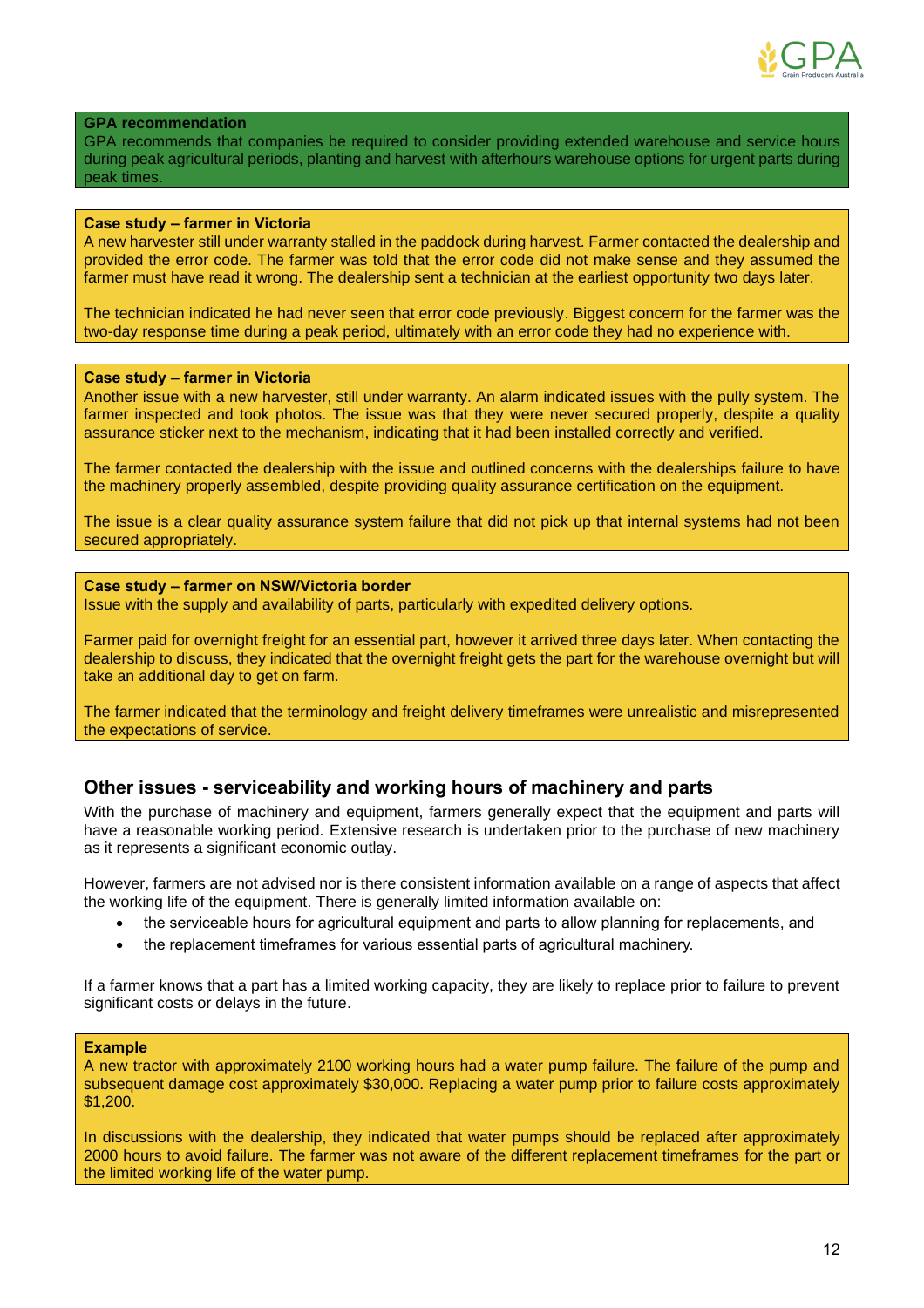

The machinery company or dealership may also not be aware of the replacement timeframes for agricultural machinery parts.

There are a number of reasons for this lack of available information:

- Less frequent turnover of equipment by farmers.
- Limited periods of consistent/heavy use of the machinery followed by significant periods where the equipment is barely used.
- Lack of testing of equipment in Australian production system conditions.
- Testing that was done may not have been conducted for sufficient periods of time to allow information on parts failure rates to be gained.

With the above example, GPA acknowledges that all types of agricultural machinery that are used in Australia won't be able to be tested under load or while working for a realistically significant number of hours prior to being sold.

#### **GPA recommendation**

GPA requests more information be required to be made available to farmers/customers by manufacturers and supports the provision of additional information to farmers on the reasonable expectations of a parts working life and replacement timeframes. If a company is aware of a part having a limited working life, it is reasonable that the information be made available for farmers to avoid expensive replacements or servicing.

## **Other issues - connectivity and technology**

Agricultural production in Australia is increasingly reliant on technology and communications infrastructure to do business. A major limiting factor for improving productivity is the reliability and service of telecommunications infrastructure in regional and rural areas.

For example – when a tractor that is run on autosteer GPS technology, should the GPS system lose signal with the base station or satellite, the autosteer generally shuts off and the tractor may stop, depending on the system settings and equipment. There is a critical need for timely, operational, remote field support for these GPS autosteer systems.

There has been 85% adoption of autosteer across Australia as it has been proven to deliver a 12%+ productivity benefit to grain production. It is impossible for a driver to accurately operate a tractor without the +/- 2cm accuracy that GPS autosteer systems provide. These systems are now considered critical infrastructure for the grain production sector and yet there is no consistent requirement for service capability.

Data connectivity is increasingly a major issue for serviceability and operations of agricultural equipment. Most agricultural machinery used in Australia is built in Europe or North America and designed for farming areas where cellular mobile phone networks are widely available. Machine manufacturer service support is increasingly dependent on the ability to remotely connect to the machine and manufacturer systems.

However, in Australia, less than 60% of producers have access to mobile telecommunications and data access suitable to access this support<sup>2</sup>.

There is a critical need to improve rural data connectivity in Australia to realise potential productivity benefits of up to \$7.4 billion/annum worth of value from machine automation using data support and provide the ability to deliver remote service support of equipment. Increasingly there is a need for all dealership/manufacturer field service agents to have mobile SkyMuster access on their service vehicles to enable them to provide additional remote cloud-based diagnostics support and system firmware upgrades for agricultural machinery.

There are also increasingly likely to be issues with the availability of appropriately skilled technical experts and support services for the technology systems used in agriculture. The skill set is generally highly specialised with a wide range of technical expertise required to be able to service the full range of operating systems used.

<sup>2</sup>https://www.crdc.com.au/sites/default/files/CRD18001-001%20CRDC%20P2D%20Report%20low%20res.pdf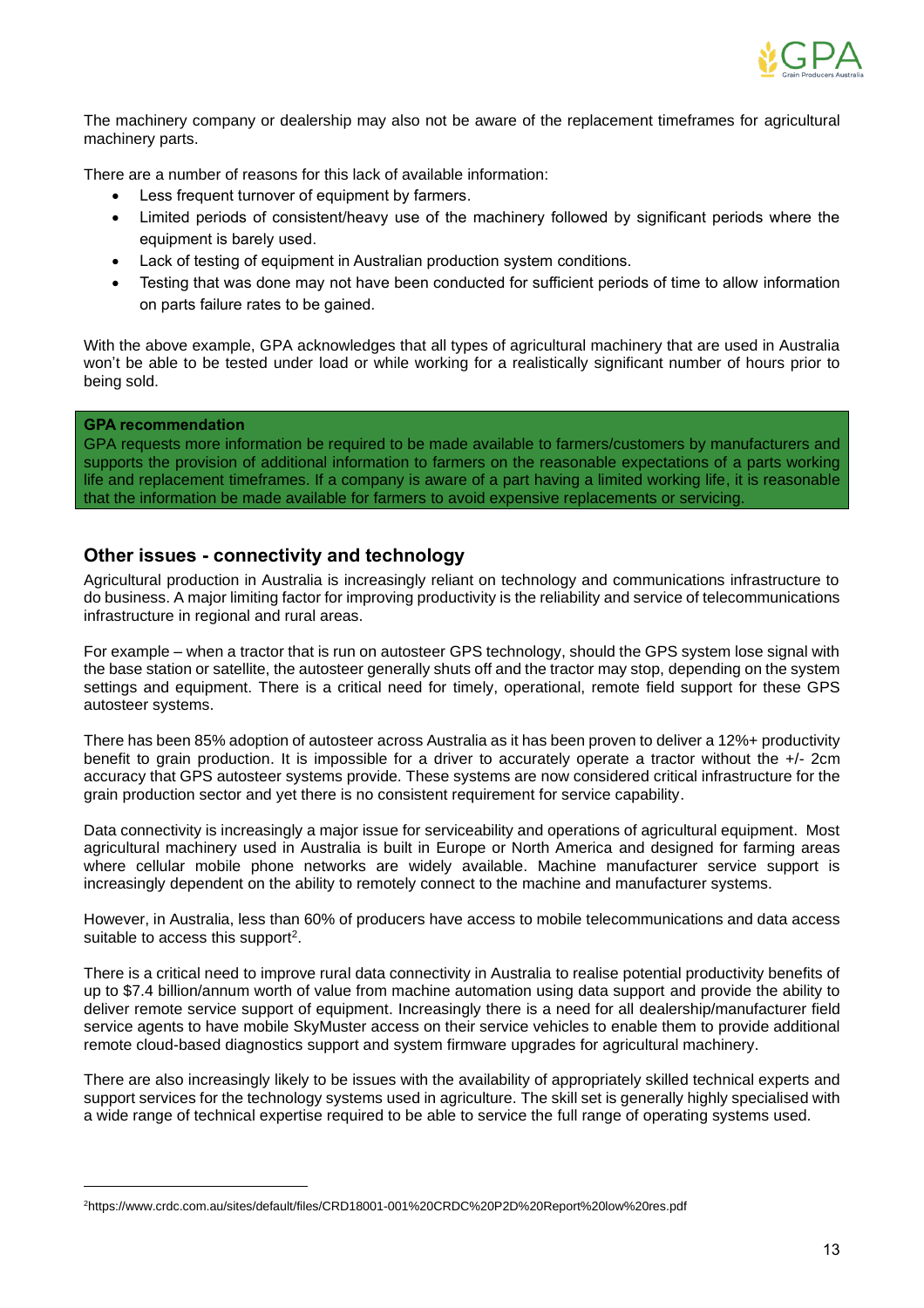

There are often issues with manufacturers and dealers tying service provisions such as GPS correction signals with hardware and equipment. As hardware failure issues are often addressed by producers by sourcing new and secondhand parts from dealers in other parts of Australia or overseas, some service dealers have tried to control their market by restricting service only to products they sell, often at greater prices in an effective market monopoly. This can lead to significant costs for producers particularly when changing service providers.

#### **Case study – farmer in Victoria**

A tractor and GPS screen were lost in a paddock fire. When replacing the GPS screen, the original stockist did not have a replacement screen available, so the farmer brought from a nearby dealership which had stock available. The GPS screen is valued at approximately \$20,000.

The farmer went to install the new GPS screen with their existing GPS system and subscription and were informed that the company will not connect the new screen, as it was not purchased through their business.

The farmer has contacted the company and the head office about the issue and was advised he would need to pay an additional service fee, despite already having two current GPS system subscriptions with the company. The farmer is unhappy with the response and is researching alternative service providers. He is currently unable to utilise his subscriptions due to the lack of screen connection.

## **Other issues - geographical restrictions**

The imposition of geographical restrictions on dealerships should be considered anticompetitive as it limits competition and access to services. The use of geographical restrictions means farmers that are brand loyal (use the same machinery company for most equipment) are limited in their options to get service beyond their geographically designated local dealership.

This also applies to farmers who have purchased equipment outside of their designated area who are not able to have the equipment serviced by that dealership and must utilise the locally available service due to geographical restrictions.

The use of geographical restrictions may mean that farmers may be forced to change machinery companies as a method of creating competition. However, farmers that are brand loyal do not have the option. Farmers that utilize multiple brands may have issues with system compatibility and connectivity with systems that do not work together.

Geographical restrictions are not implemented in the purchase of other vehicles and consumer goods, allowing consumers to consider the best deals available to them across a number of dealerships, companies and areas and to seek post-sale services in the same way.

GPA believes there is no justification for the use of geographical restrictions for agricultural machinery dealerships.

## **Other issues - service obligation**

If a machinery company pulls out of the Australian market for whatever reason, there is likely to remain machinery or equipment in Australia that will require a level of service, whether in servicing, parts or technical support.

#### **GPA recommendation**

Grain Producers Australia requests that any company that no longer participating in the Australian market be required to make available third-party access to support their customers.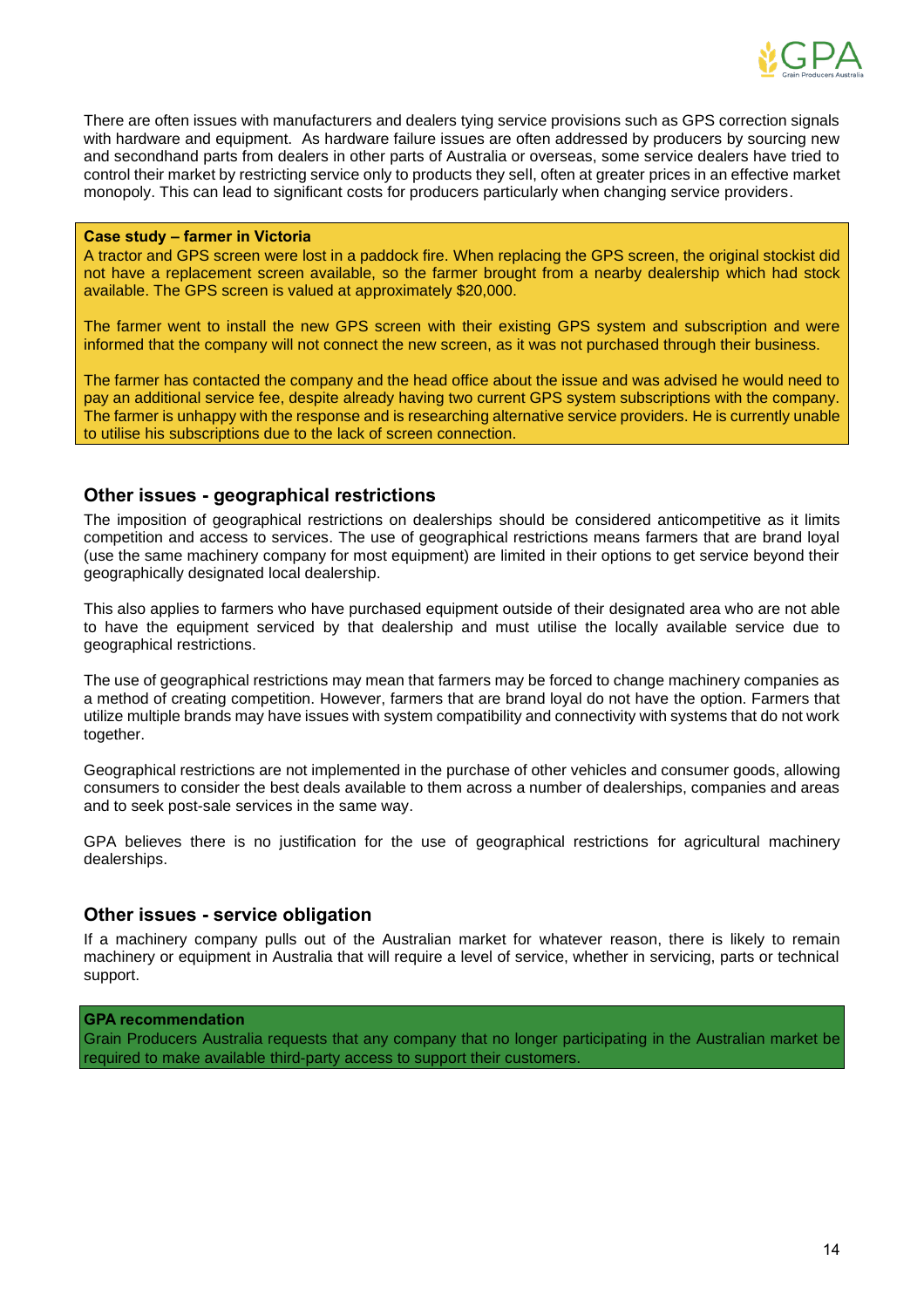

## **Other issues - financing through machinery companies**

In the process of purchasing machinery, farmers may use the machinery company or dealership to access finance options.

One of the finance options available and popular for to farmers/farm businesses is entering into a chattel mortgage. This means that the dealership loans the farmer the money to purchase the equipment, the farmer takes possession of the equipment but the dealership places a mortgage over the equipment "as security" until final repayment is received.

This arrangement may place pressure on farmer with regards to their relationship with the machinery company or dealership. It can also be seen to reduce the farmers options for recourse should a fault with the equipment arise.

## **Other issues - alternative methods to access agricultural machinery in Australia**

A number of farmers provided information that they have considered or investigated options for importing machinery directly from the United States or Canada. There has also been an increase in the number of businesses that provide these services to Australian farmers.

A number of factors influence the decision, including the lack of interest from local dealerships in meeting farmer needs and expectations, the significant cost of buying from a dealership compared to purchasing and then importing direct from US/Canada, the change in the value of the Australian dollar, the increased companies offering freight, quarantine and cleaning services.

A farmer recently brought a header to Australia from Canada, including the cost of purchasing and importing it, it still arrived on-farm cheaper than the best deal their local dealership was willing to offer for a comparable model. The price saving was significant enough that the farmer will be importing in the future and has been encouraging their neighbours to consider options.

However, the potential service and parts implications of not having a (purchase-based) relationship with the local dealership are yet to be put to the test.

## **Other issues – Lack of consumer law protections**

Current Australian consumer laws do not cover equipment beyond \$40,000 for the agricultural industry. Purchasers of agricultural machinery are denied rights to repair, refund, compensation and other remedies under the Australian Consumer Law, Consumer Guarantee protections.

However, there are currently exemptions from the \$40,000 limit which enable business vehicles or trailers that have been used for transportation of goods to be covered by consumer protections. There are protections in place to ensure that those who have purchased vehicles or trailers: "Businesses must provide automatic guarantees regardless of any other warranties they give to you or sell you. If a business fails to deliver any of these guarantees, you have consumer rights for:

- Repair, replacement or refund
- Cancelling a service
- Compensation for damages and loss

GPA is asking for consideration be given for including agricultural machinery and equipment of value greater than \$40,000 to be granted an exemption from the current limitations of the Act and therefore included under Australian consumer law protections.

Given the information and case studies provided as part of this submission it is clear there is need for grain producers and other purchasers of agricultural machinery to have protection under consumer laws with particular reference to the following provisions listed on the ACCC website:

## *Products must:*

• *be fit for the purpose the business told you it would be fit for and for any purpose that you made known to the business before purchasing*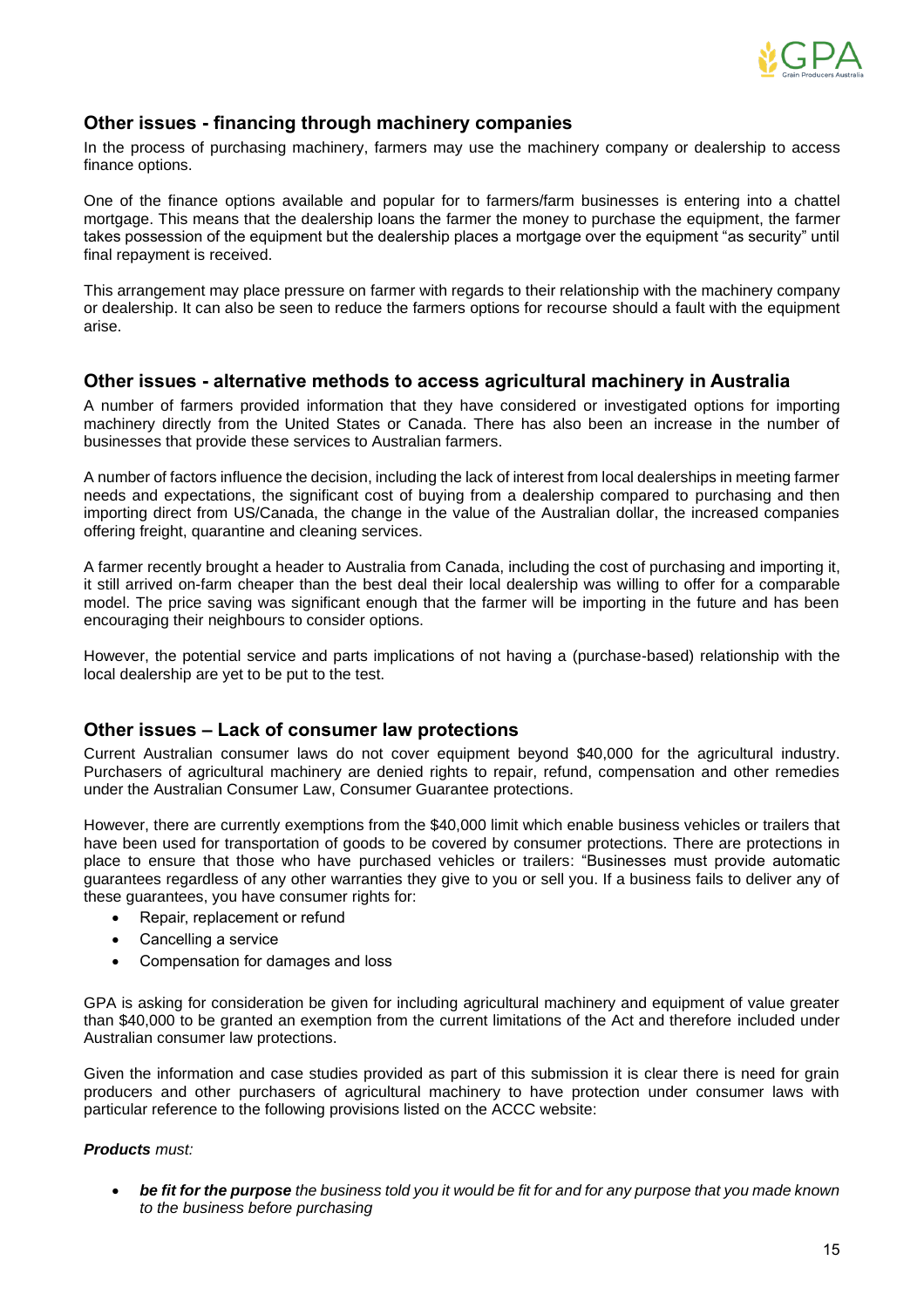

- *not carry any hidden debts or extra charges*
- *meet any extra promises made about performance, condition and quality, such as life time guarantees and money back offers*
- have spare parts and repair facilities available for a reasonable time after purchase *unless you were told otherwise.*

### *Services must:*

- *be provided with acceptable care and skill or technical knowledge and taking all necessary steps to avoid loss and damage*
- *be fit for the purpose or give the results that you and the business had agreed to*
- *be delivered within a reasonable time when there is no agreed end date.*

*Consumer guarantees on products and services also apply to:*

- *bundled products and services*
- *sale items*
- *online products and services bought from Australian businesses*
- *second-hand products from businesses, taking into account age and condition.* <sup>3</sup>

### **GPA recommendation**

Grain Producers Australia requests the ACCC undertake additional analysis to investigate and allow the inclusion of agricultural machinery and equipment, irrespective of cost to be covered by the Australian consumer guarantee provisions.

<sup>3</sup> https://www.accc.gov.au/consumers/consumer-rights-guarantees/consumer-guarantees